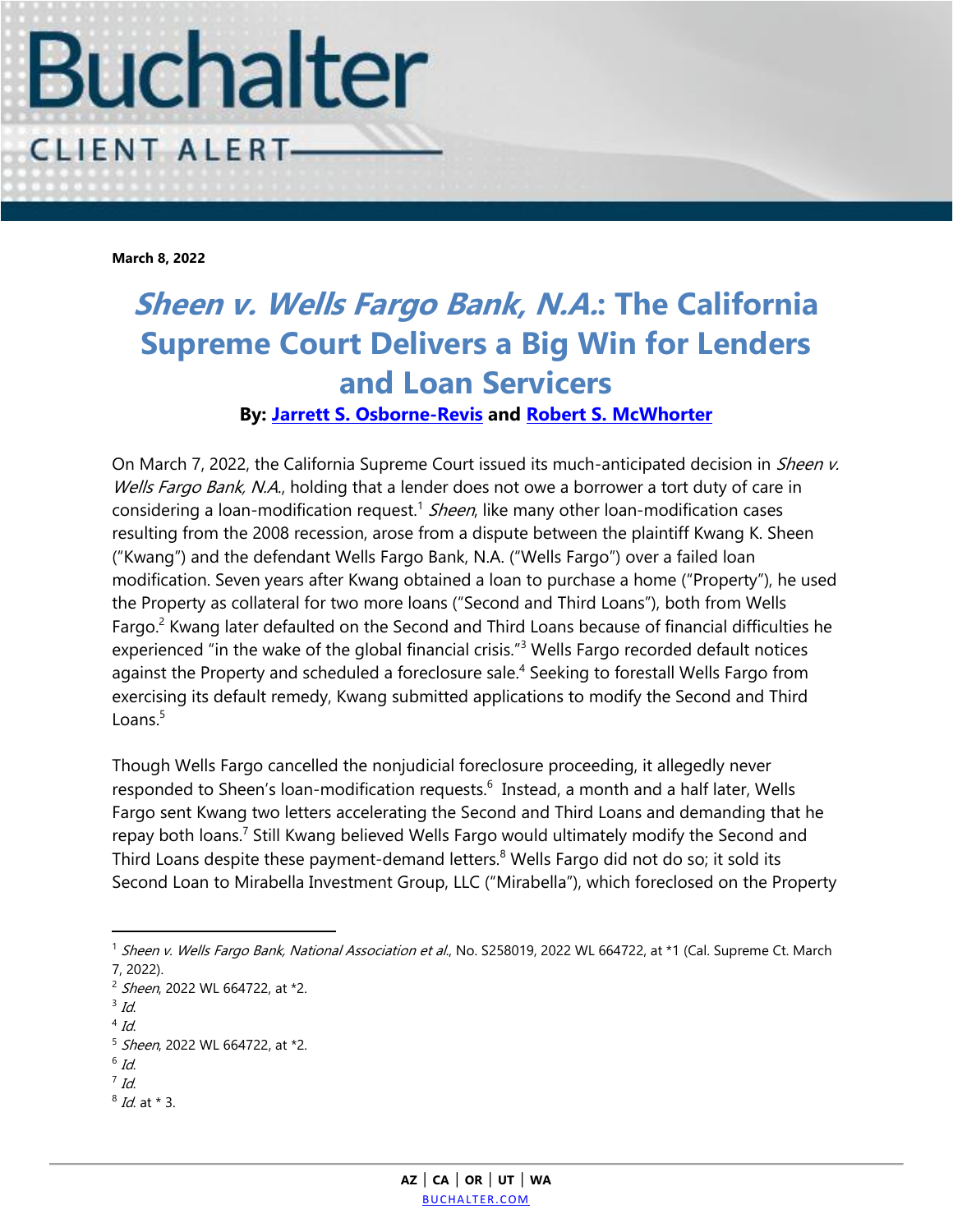four years later.<sup>9</sup> Undeterred by the foreclosure, Kwang sued Wells Fargo, asserting a negligence claim for Wells Fargo's alleged failure to "process, review, and respond carefully and completely to his loan modification application."<sup>10</sup>

The trial court sustained Wells Fargo's demurrer to Kwang's negligence claim.<sup>11</sup> Wells Fargo, the trial court found, did not owe Kwang a duty to "respond timely to his request to modify the second trust deed.<sup>"12</sup> The Court of Appeal affirmed, joining the majority of courts that have rejected negligence claims premised on a lender's failure to consider a borrower's loanmodification request.<sup>13</sup> The California Supreme Court granted review.

The California Supreme Court confronted this issue from the Court of Appeal's decision: did Wells Fargo owe Kwang a duty to "process, review and respond carefully and completely to [his] loan modification applications" so as to avoid causing him damages.<sup>14</sup> Kwang claimed his loan modification application imposed that legal duty on Wells Fargo. In analyzing Kwang's claim, the Sheen Court observed that a lender's tort duty in the loan modification context has divided lower courts.<sup>15</sup> After surveying the lower court split, the *Sheen* Court considered if Kwang could root his legal-duty theory against Wells Fargo in a "statute" or by "operation of the common law."<sup>16</sup>

Quickly dispensing with the first source, the *Sheen* Court found no statute required Wells Fargo to treat Kwang's loan-modification request with due care.<sup>17</sup> Kwang did not challenge that finding either; he acknowledged Wells Fargo owed him no statutory duty of care as a junior lienholder.<sup>18</sup>

The *Sheen* Court then addressed and rejected Kwang's common law duty, the second potential source for plaintiff's negligence claim. Kwang urged the *Sheen* Court to find that Wells Fargo owed him a common law duty in processing his loan-modification request.<sup>19</sup> In analyzing Kwang's common-law-duty claim, the *Sheen* Court adopted the majority of courts' no-duty rule,

 $\overline{a}$ 

 $9$  Id. at \* 3-4. Wells Fargo cancelled its Third Loan in March 2014 and informed Kwang it cancelled that loan. Id. at \* 3 n.1.

 $10$  Id. at \*4. Kwang also asserted promissory estoppel, intentional infliction of emotional distress, and unfair competition law (Bus. & Prof. Code, § 17200) claims against Mirabella and its loan servicer FCI Lender Services, Inc. Id. The Supreme Court's opinion focuses solely on Kwang's negligence claim against Wells Fargo.  $11$  Id.

 $12$  *Id*.

<sup>13</sup> Sheen, 2022 WL 664722, at \*4.  $14$  Id.

 $15$  *Id*.

<sup>&</sup>lt;sup>16</sup> Id. at \* 5 (citing J'Aire Corp. v. Gregory, 24 Cal.3d 799, 803 (1979)).

<sup>&</sup>lt;sup>17</sup> Sheen, 2022 WL 664722, at \*6.

 $18$  *Id.* at  $*5$ .

 $19$  *Id.* at  $*6$ .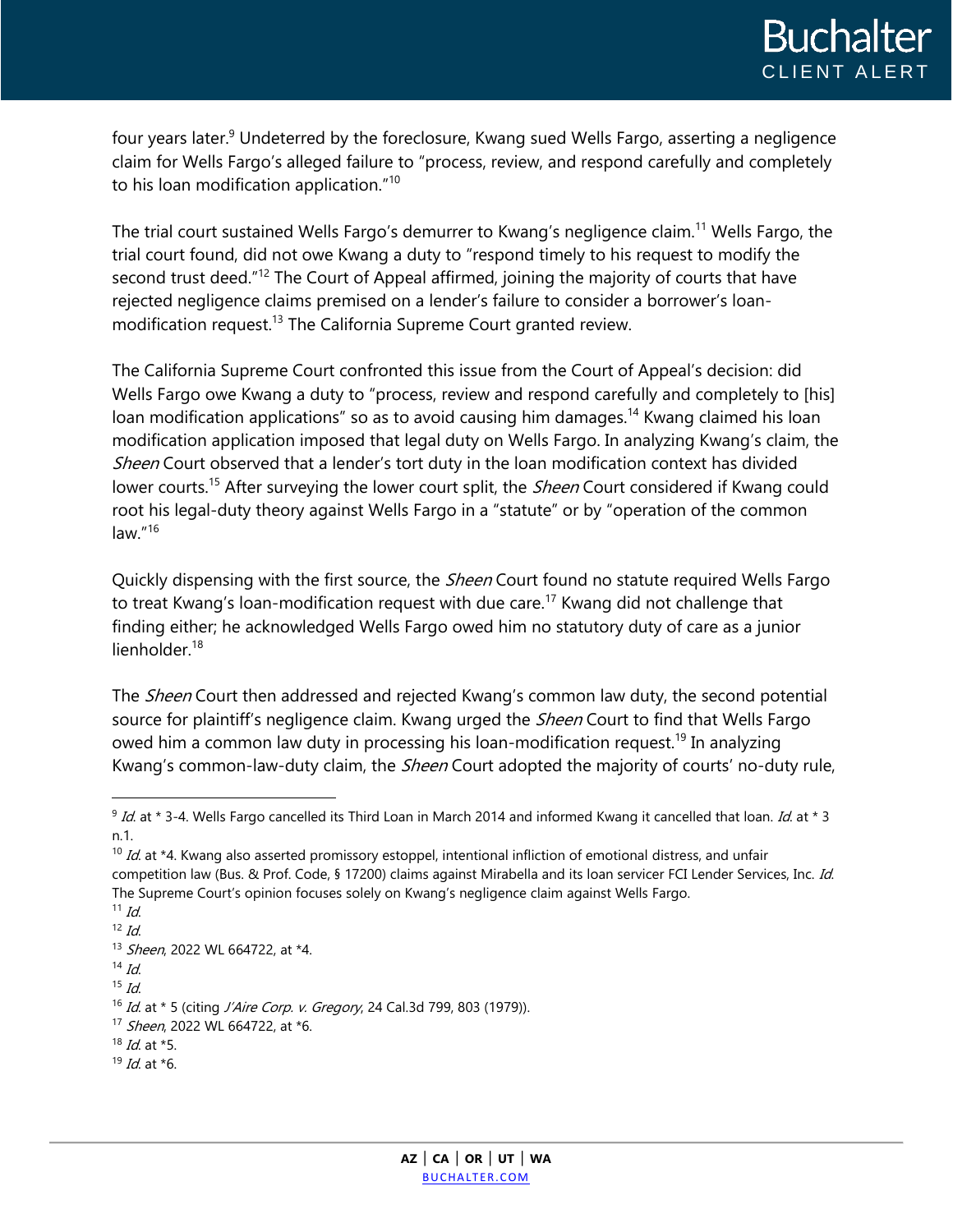

citing three justifications.

First, the *Sheen* Court determined Kwang's negligence claim clashed with California's longstanding economic loss rule.<sup>20</sup> Succinctly summarizing that rule, the *Sheen* Court noted it bars tort recovery for negligently inflicted "purely economic losses" in deference to a contract between litigating parties.<sup>21</sup> Kwang's negligence claim arose from his mortgage contract with Wells Fargo, specifying its rights regarding the loan and collateral securing the loan.<sup>22</sup> Consistent with California law, the contract permitted Wells Fargo to "seize and sell the property in satisfaction of the debt should plaintiff stop making payments on the loan."<sup>23</sup> Wells Fargo did not agree that should Kwang default and seek a loan modification, Wells Fargo would forgo foreclosure until after it "process[ed], review[ed] and respond[ed] carefully and completely to..." Kwang's loan-modification requests. $24$  A contrary duty in tort would create obligations "unnegotiated or agreed to by the parties" – and worse, it would dictate terms contradicting the parties' allocation of rights and responsibilities.<sup>25</sup>

Second, along with the parties' agreement, the *Sheen* Court supported its no-duty rule with another principle of California law from Nymark v. Hear Fed. Sav. & Loan Ass'n, 231 Cal. App. 3d 1089 (1991).<sup>26</sup> Nymark announced a general rule that "a financial institution owes no duty of care to a borrower when the institution's involvement in the loan transaction does not exceed the scope of its conventional role as a mere lender of money."<sup>27</sup> The *Sheen* Court recognized a lender's handling of a loan modification fits perfectly into Nymark's general rule. As the Sheen Court explained, "a lender's involvement in the loan modification… is part and parcel of its assessment regarding how best to recoup the money it is owed."<sup>28</sup> Nymark too supported the conclusion that a lender owes no duty to a borrower in its processing of a loan modification application.<sup>29</sup>

Lastly, the *Sheen* Court rejected Kwang's doom-and-gloom plea for relief. Kwang argued that if he could not pursue a negligence claim, he would be left "without any remedy at all."<sup>30</sup> Not so. Kwang had other claims to address Wells Fargo's alleged mishandling of his loan-modification request (negligent misrepresentation and promissory estoppel), but he did not bring those

 $\overline{a}$ 

<sup>&</sup>lt;sup>20</sup> Sheen, 2022 WL 664722, at \*7.

<sup>&</sup>lt;sup>21</sup> Id. at \*6 (citing *Erlich v. Menezes*, 21 Cal. 4th 543, 550-51 (1999).

<sup>&</sup>lt;sup>22</sup> Sheen, 2022 WL 664722, at \*7.

<sup>&</sup>lt;sup>23</sup> Id. (citing Trustors Sec. Serv. v. Title Recon Tracking Serv., 49 Cal. App. 4th 592, 595 (1996) superseded by statute as stated in Ricketts v. McMormack, 177 Cal. App. 4th 1324 (2009)).

<sup>&</sup>lt;sup>24</sup> Sheen, 2022 WL 664722, at \*7.

 $25$  Id.

<sup>&</sup>lt;sup>26</sup> Sheen, 2022 WL 664722, at \*9.

 $^{27}$  Id. (citing Nymark, 231 Cal. App. 3d at 1096).

<sup>&</sup>lt;sup>28</sup> Sheen, 2022 WL 664722, at \*10.

 $29$  *Id.* 

<sup>&</sup>lt;sup>30</sup> Sheen, 2022 WL 664722, at \*19.